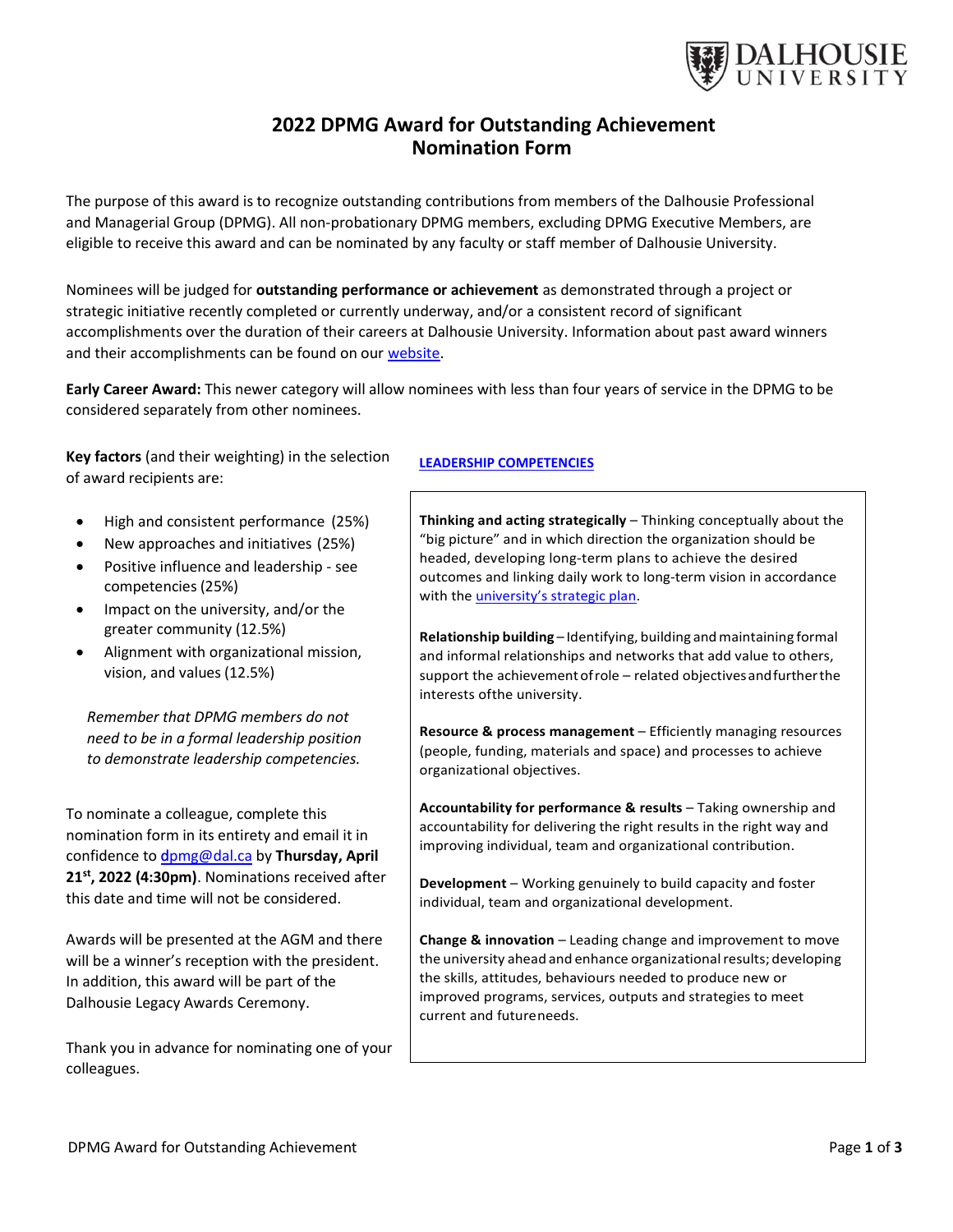

A complete nomination package will consist of the following four parts, which are further described below:

- $\bullet$  Part 1 Nomination
- $\bullet$  Part 2 Supporters
- Part 3 Information from Nominator to support nominee (maximum 5 pages double spaced)
- Part 4 One letter in support of the nomination (maximum 2 pages double spaced per letter)

# Please submit your complete nomination package as a single PDF file.

## Part 1 – NOMINATION

| Nominee:                      |                                                                                                                                                                                                                                                                                         |                                            |  |  |  |
|-------------------------------|-----------------------------------------------------------------------------------------------------------------------------------------------------------------------------------------------------------------------------------------------------------------------------------------|--------------------------------------------|--|--|--|
|                               |                                                                                                                                                                                                                                                                                         | Name                                       |  |  |  |
|                               |                                                                                                                                                                                                                                                                                         | Position/Title<br>Unit, Department/Faculty |  |  |  |
|                               |                                                                                                                                                                                                                                                                                         | <b>Dalhousie Email Address</b>             |  |  |  |
|                               | the contract of the contract of the contract of the contract of the contract of                                                                                                                                                                                                         | Date of hire into DPMG*                    |  |  |  |
|                               |                                                                                                                                                                                                                                                                                         |                                            |  |  |  |
|                               | * This will be verified with Human Resources to validate nominees hired into a DPMG position on<br>or after June 1, 2016 for the purposes of awarding the Early Career Award category. This<br>information is not required if the nominee has been a DPMG member prior to June 1, 2016. |                                            |  |  |  |
| <b>Submitted By:</b>          |                                                                                                                                                                                                                                                                                         |                                            |  |  |  |
|                               | the contract of the contract of the contract of the contract of the contract of the contract of                                                                                                                                                                                         | Name<br>Position/Title                     |  |  |  |
|                               | <u> 1980 - Johann Barbara, martxa eta politikar</u>                                                                                                                                                                                                                                     | Unit, Department/Faculty                   |  |  |  |
|                               | <u> 1989 - Johann Stein, marwolaethau a bhann an t-Albann an t-Albann an t-Albann an t-Albann an t-Albann an t-Alb</u>                                                                                                                                                                  | Dalhousie Email Address                    |  |  |  |
|                               | $\Box$ Supervisor $\Box$ Direct report<br>$\Box$ Peer<br>$\Box$ Other                                                                                                                                                                                                                   | Relation to nominee                        |  |  |  |
|                               |                                                                                                                                                                                                                                                                                         |                                            |  |  |  |
| Part 2 -<br><b>SUPPORTERS</b> |                                                                                                                                                                                                                                                                                         |                                            |  |  |  |
|                               | Below, please list one other employees who has agreed to support the nomination. Letters of support<br>from them must be included in the nomination package.                                                                                                                            |                                            |  |  |  |
|                               |                                                                                                                                                                                                                                                                                         | Name                                       |  |  |  |

|                                        |             |              | Name                     |  |  |
|----------------------------------------|-------------|--------------|--------------------------|--|--|
|                                        |             |              | Position/Title           |  |  |
|                                        |             |              | Unit, Department/Faculty |  |  |
|                                        |             |              | Dalhousie Email Address  |  |  |
| $\Box$ Supervisor $\Box$ Direct report | $\Box$ Peer | $\Box$ Other | Relation to nominee      |  |  |